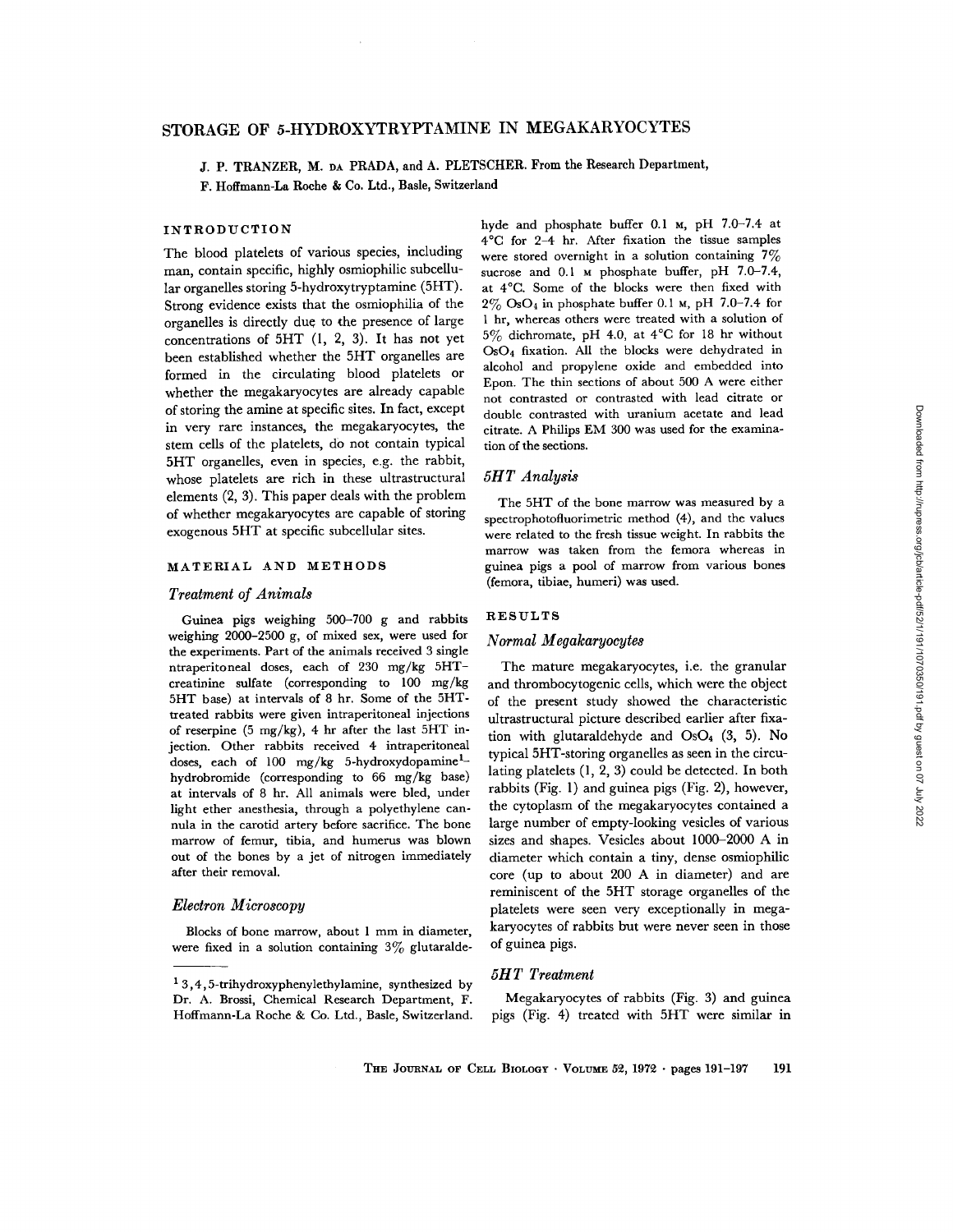ultrastructure to those of controls . However, in addition, numerous osmiophilic elements (up to a few hundred per equatorial section of mature megakaryocytes) appeared, which were strikingly similar to the 5HT storage organelles of the blood platelets of the same species (compare Fig. 1 with Fig. 3, and Fig. 2 with Fig. 4). Thus, the organelles of the megakaryocytes had a diameter of 1000- 2000 A; they were surrounded by a single membrane and contained a very dense osmiophilic core with a diameter of about  $1000-1500$  A (Fig. 3). In addition to these dense organelles, numerous empty-looking vesicles of a similar size persisted in the cytoplasm of the megakaryocytes. The vesicles of the Golgi apparatus also remained empty. The  $\alpha$ -granules showed no modification in their ultrastructure and, especially, no increase in their osmiophilia when compared to those of the control megakaryocytes. Furthermore, no dense osmiophilic deposits were found in the demarcation membrane system.

In rabbits given reserpine injections after administration of 5HT, the appearance of the strongly osmiophilic organelles was abolished in the megakaryocytes . This treatment did not induce other detectable ultrastructural changes .

The organelles that appeared after 5HT treatment also showed strong, specific electron opacity when fixed with glutaraldehyde and dichromate in the absence of  $OsO<sub>4</sub>$ . Megakaryocytes of animals not exposed to 5HT did not reveal such structures when fixed by the same technique (compare Fig. 5 with Fig. 6). The electron-opaque organelles that appeared after 5HT exposure resembled in number and size the highly osmiophilic organelles described above. The other fine structural elements of the megakaryocytes were hardly recognizable because they lacked contrast. Only after additional staining with lead citrate did some ultrastructural

elements, e.g. ribosomes and glycogen particles, appear. The  $\alpha$ -granules were not (or only poorly) contrasted by the dichromate treatment. Apart from megakaryocytes and blood platelets, no other cells of the bone marrow showed an enhanced contrast of their subcellular organelles due to the dichromate treatment, in controls or in 5HTtreated animals.

#### 5-Hydroxydopamine

Treatment of rabbits with 5-hydroxydopamine also induced the appearance in the megakaryocytes of highly osmiophilic organelles (Fig. 7). These organelles closely resembled the osmiophilic organelles that appeared in the megakaryocytes after 5HT treatment as described above . No other ultrastructural changes were seen .

# 5HT Analysis

The quantitative analysis of the bone marrow revealed a considerable increase (up to 80-fold in guinea pigs) in its 5HT content in animals treated with this amine. This rise was markedly diminished by reserpine treatment (Table I).

#### DISCUSSION

The following findings strongly suggest that the osmiophilic organelles that appear in megakaryocytes of rabbits and guinea pigs after exposure to 5HT are storage sites for biogenic amines : (a) The organelles appear after exposure of the animals to  $5HT$ ; (b)  $5HT$  has been shown to reduce  $OsO<sub>4</sub>$ , under the present experimental conditions, and can therefore be visualized by electron microscopy  $(1)$ ;  $(c)$  the organelles closely resemble those found in normal rabbit platelets  $(1, 2)$ . Furthermore, megakaryocytes behave like platelets of guinea pigs, since in both cells similar osmiophilic or-

FIGURE 1 Part of a megakaryocyte and platelets in the bone marrow of a normal rabbit . Note the very dense osmiophilic organelles  $(\rightarrow)$  that represent the 5HT storage sites in the blood platelets. The cytoplasm of the megakaryocyte is completely devoid of such structures. Numerous, typical  $\alpha$ -granules (a) exist already in the cytoplasm of the megakaryocytes . Their electron opacity is always much lower than that of the 5HT-storing organelles found in the blood platelets . Double fixation with glutaraldehyde and OsO<sub>4</sub>. Double staining with uranyl acetate and lead citrate. Bar,  $1\mu \times 22,000$ .

FIGURE 2 Part of a megakaryocyte of the bone marrow of a normal guinea pig. Note the absence of the very dense organelles that were seen in the rabbit platelets in the previous figure.  $\alpha$ -granules (a). Nucleus of the megakaryocyte  $(N)$ . Double fixation with glutaraldehyde and  $OsO<sub>4</sub>$ . Double staining with uranyl acetate and lead citrate. Bar,  $1\mu \times 22{,}000$ .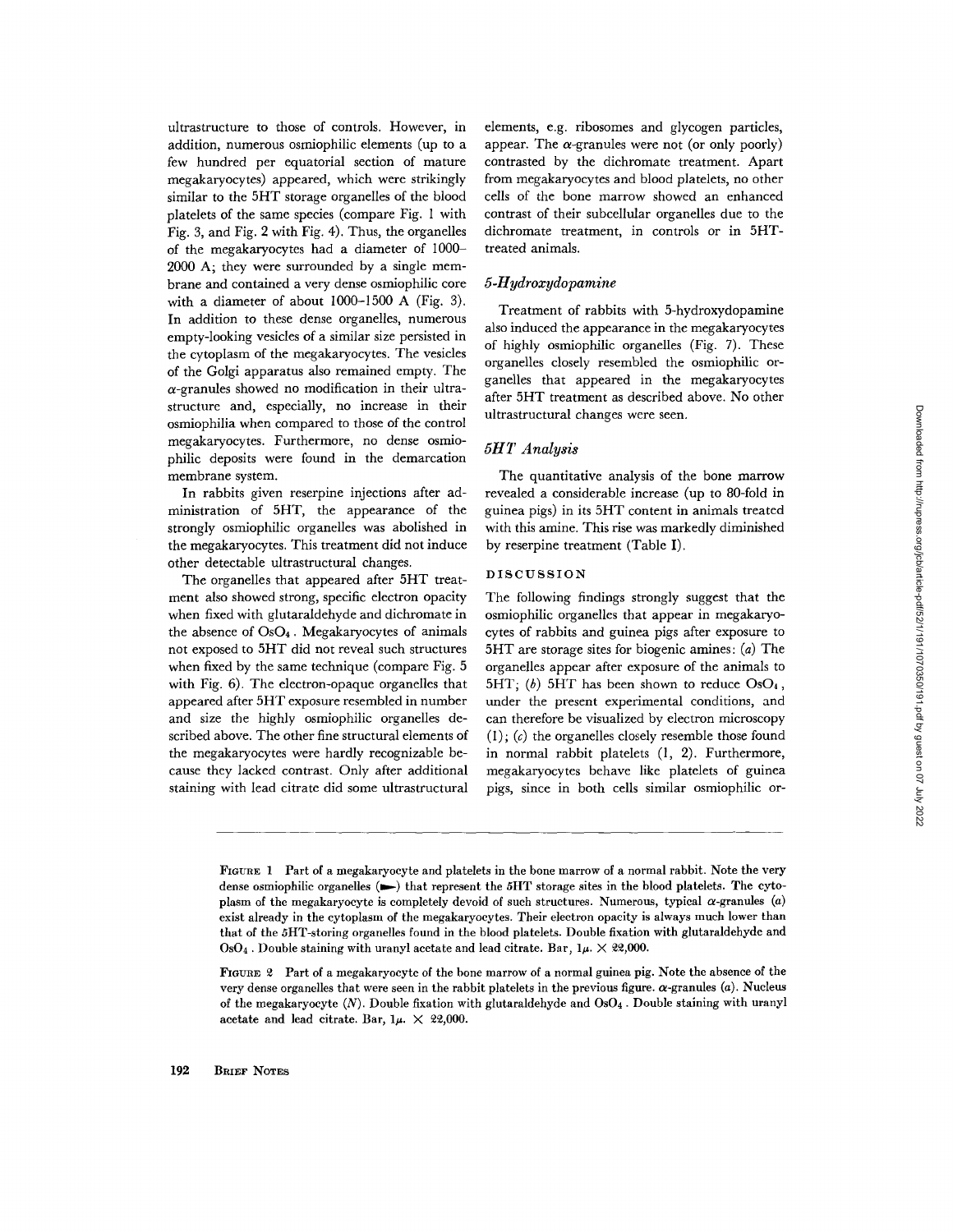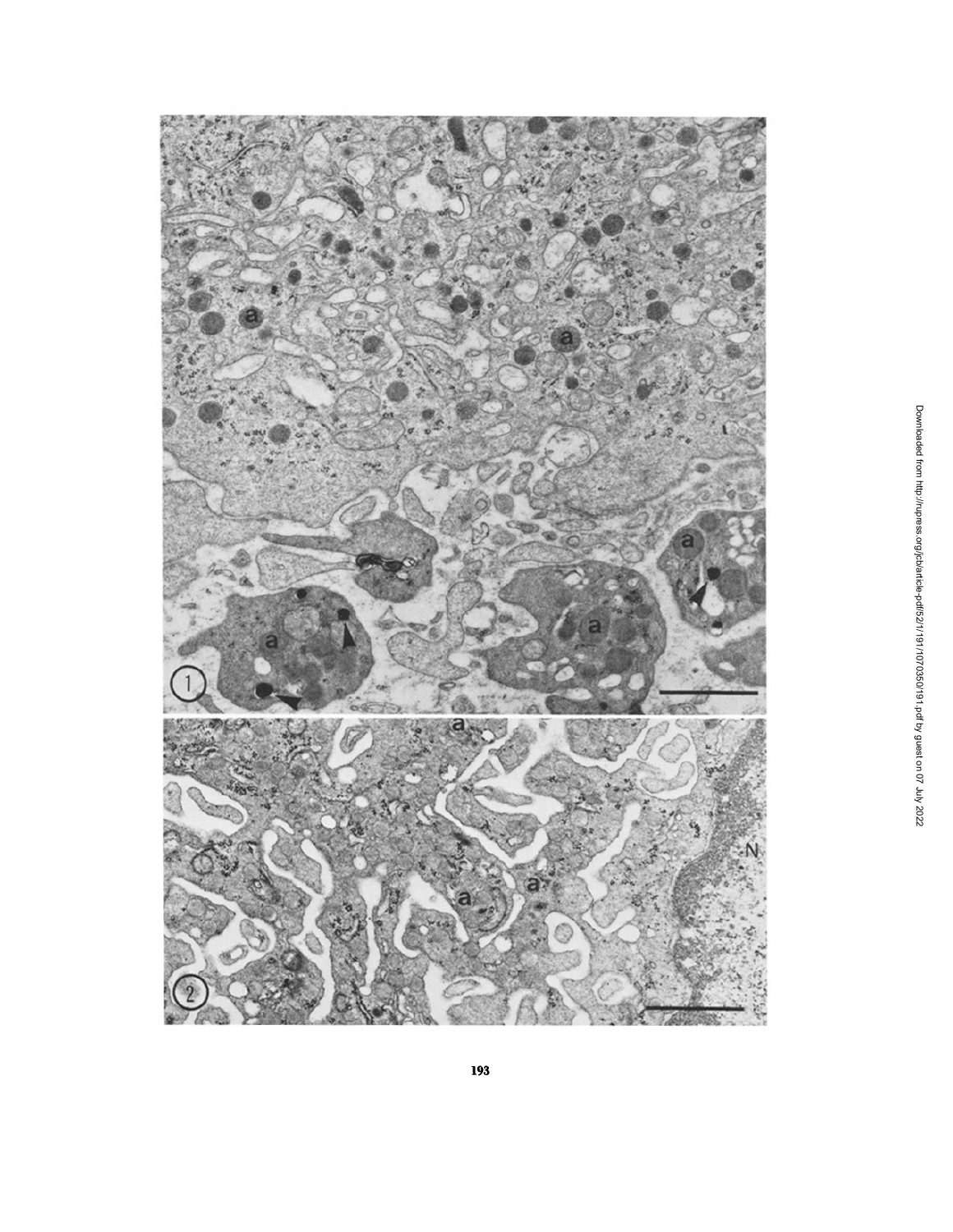ganelles appear after exposure to 5HT. These organelles in the platelets of rabbits as well as guinea pigs have been shown to be major storage sites for 5HT, by combined electron microscopy and biochemical investigations after their isolation from the platelets  $(6, 7)$ .  $(d)$  osmiophilic organelles also appear in the megakaryocytes after the animals have been treated with 5-hydroxydopamine. This amine, like 5HT, has been shown to accumulate in the storage organelles of blood platelets and to be easily visualized by electron microscopy (8) . (e) the organelles that appear in the megakaryocytes after treatment with 5HT can be selectively contrasted by double fixation with glutaraldehyde and dichromate in the absence of  $OsO<sub>4</sub>$ . It is generally accepted that this technique is cytochemically specific for the detection of biogenic amines by electron microscopy  $(2, 9)$ .  $(f)$  reserpine, which abolishes the storage of endogenous and exogenous 5HT in the blood platelets (10, 11), also abolishes the appearance of osmiophilic organelles in the megakaryocytes after their exposure to 5HT, but no other ultrastructural changes are detected.  $(g)$  the bone marrow of animals exposed to 5HT contains up to 80 times more of this amine than the marrow of controls . Reserpine markedly counteracts this increase of 5HT . However, these changes probably do not occur exclusively in the megakaryocytes. Thus, the exogenous 5HT may also be stored in other elements of the bone marrow, e.g. the platelets, which (especially those of guinea pigs) have been shown to take up considerable amounts of the amine  $(7, 12, 13)$ .

The origin of the 5HT-storing organelles of the megakaryocytes remains to be further investigated . It is possible that these organelles arise by pinocytosis from the canalicular system which is in continuity with the external cell membrane (5).

This is unlikely, however, because a clear continuity of even a single dense organelle with elements of the canalicular system could never be observed. On the other hand, it is conceivable that organelles which contain no or little endogenous 5HT but which are capable of storing this amine if exposed to it preexist in the megakaryocytes. In fact, from the blood platelets of guinea pigs organelles have been isolated which are poor in endogenous 5HT and osmiophilic cores but rich in adenosine triphosphate (ATP). On exposure of the platelets to exogenous 5HT, both the amine content and the number of osmiophilic cores of the organelles markedly increase, probably due to the formation of high molecular weight aggregates between 5HT and ATP (14).

It might thus be speculated, by analogy with the platelets of guinea pigs, that the megakaryocytes contain organelles which store ATP but which are not detectable on electron microscopy . Once the platelets have been severed from the megakaryocytes, they probably take up 5HT in the circulating blood, especially in species like the rabbit. The 5HT might be stored in the preexisting organelles which, as a consequence, would become osmiophilic.

#### SUMMARY

Administration of 5-hydroxytryptamine (5HT) to rabbits and guinea pigs causes the appearance in the megakaryocytes of numerous organelles, which are highly osmiophilic and also give a positive chromaffin reaction in the absence of  $OsO<sub>4</sub>$ . The effect of 5-hydroxydopamine is similar to that of 5HT. Administration of reserpine after 5HT counteracts the appearance of osmiophilic organelles in the megakaryocytes and the 5HT increase seen without reserpine in the bone marrow .

FIGURE 4 Part of a megakaryocyte of guinea pig treated with 5HT. Note the appearance of similar, very dense osmiophilic organelles  $(+)$  which are absent in the megakaryocytes of nontreated animals (compare with Fig . 2) . The a-granules (a) have a varying electron opacity, which is, however, always much lower than that of the highly osmiophilic organelles that appear after the animals have been treated with 5HT. Nucleus of the megakaryocyte  $(N)$ . Double fixation with glutaraldehyde and  $OsO<sub>4</sub>$ . Double staining with uranyl acetate and lead citrate. Bar,  $1\mu$ .  $\times$  44,000.

#### 194 BRIEF NOTES

FIGURE 3 Part of a megakaryocyte from a rabbit treated with 5HT . Numerous, very dense osmiophilic organelles (w-) have now appeared, which closely resemble those found in the platelets of normal rabbits (compare with Fig. 1). All of the other subcellular elements, especially the  $\alpha$ -granules  $(a)$ , show no change in their appearance or electron opacity after treatment with 5HT. Nucleus of the megakaryocyte (N). Double fixation with glutaraldehyde and  $OsO<sub>4</sub>$ . Double staining with uranyl acetate and lead citrate. Bar,  $1\mu$ .  $\times$  28,000.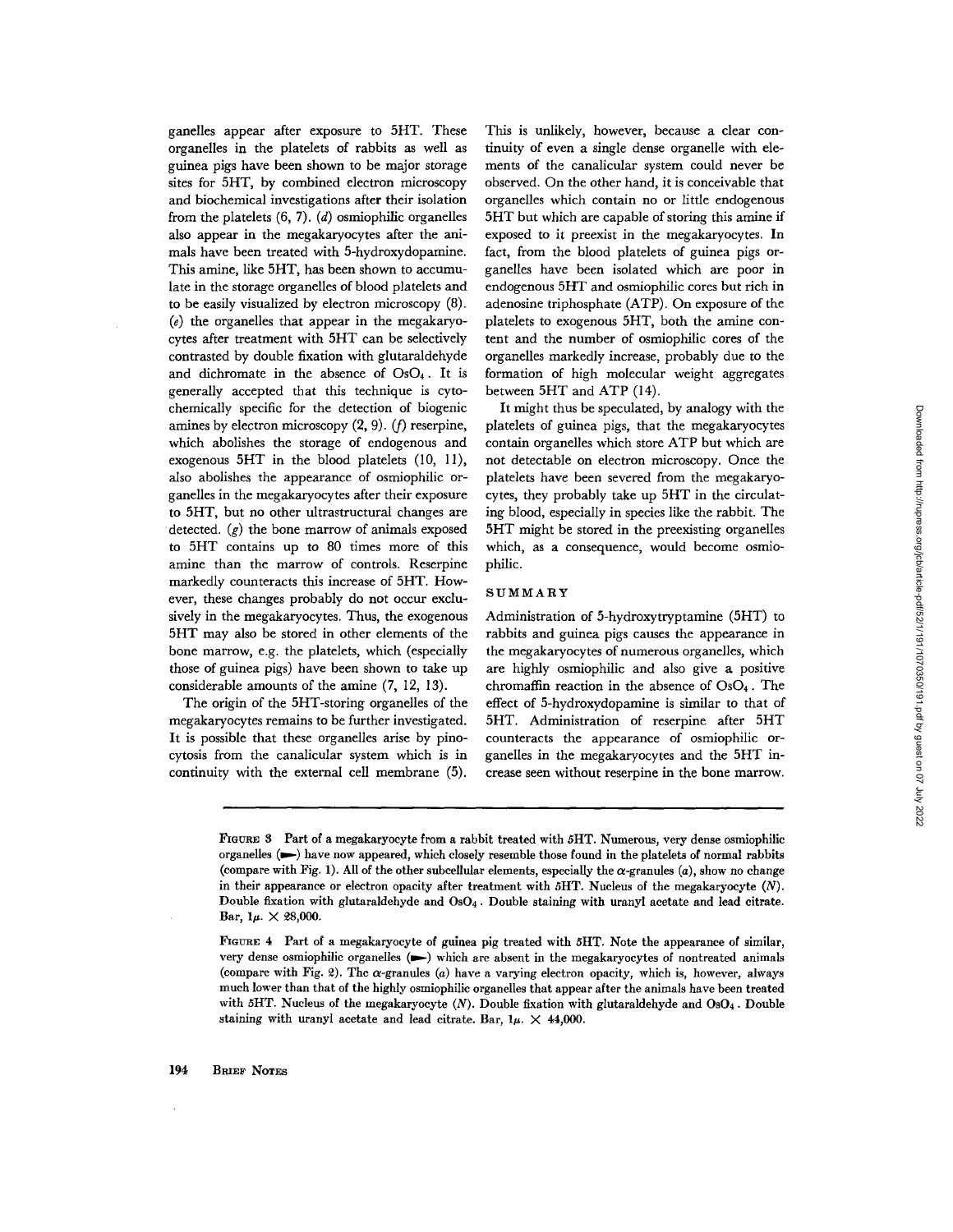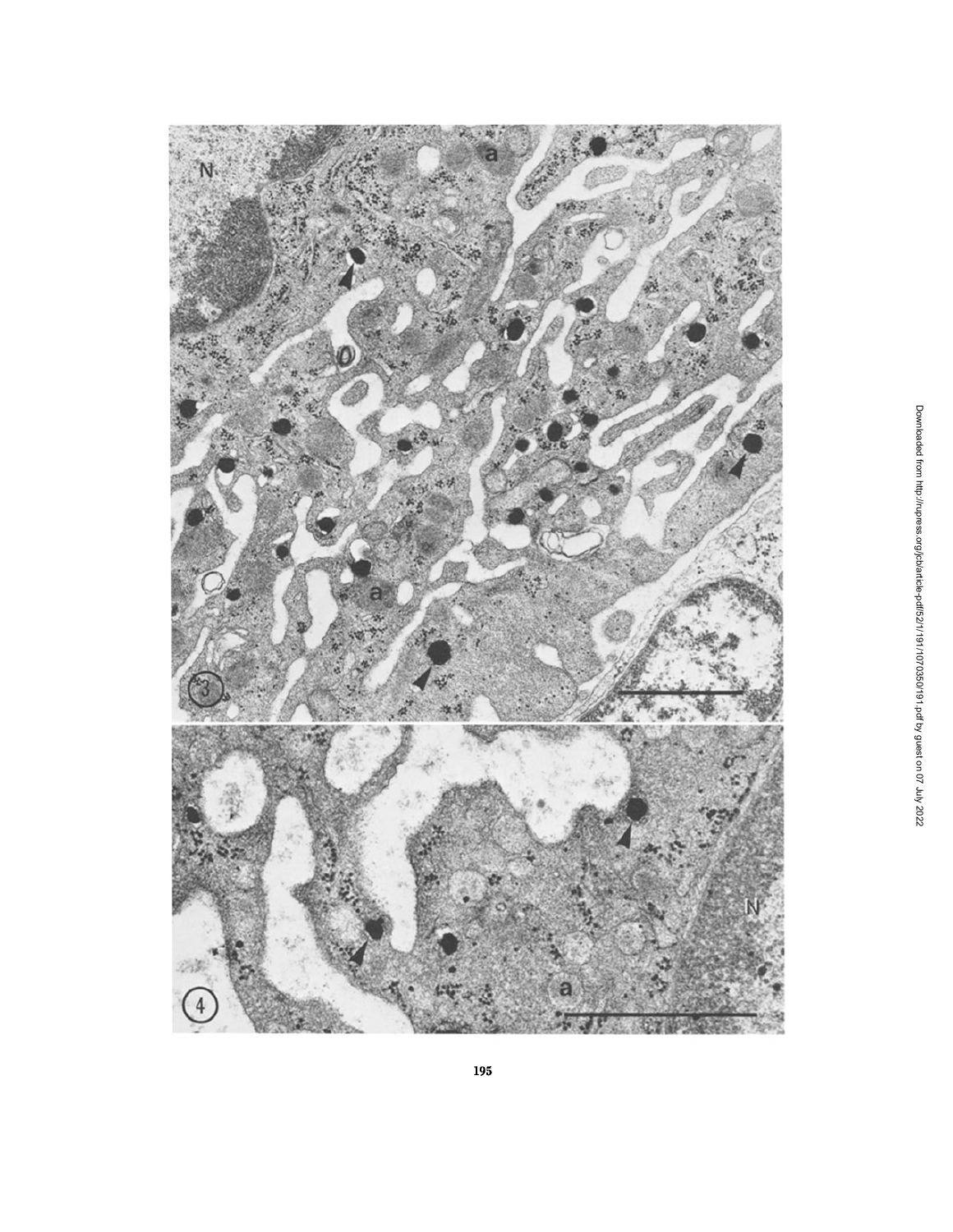